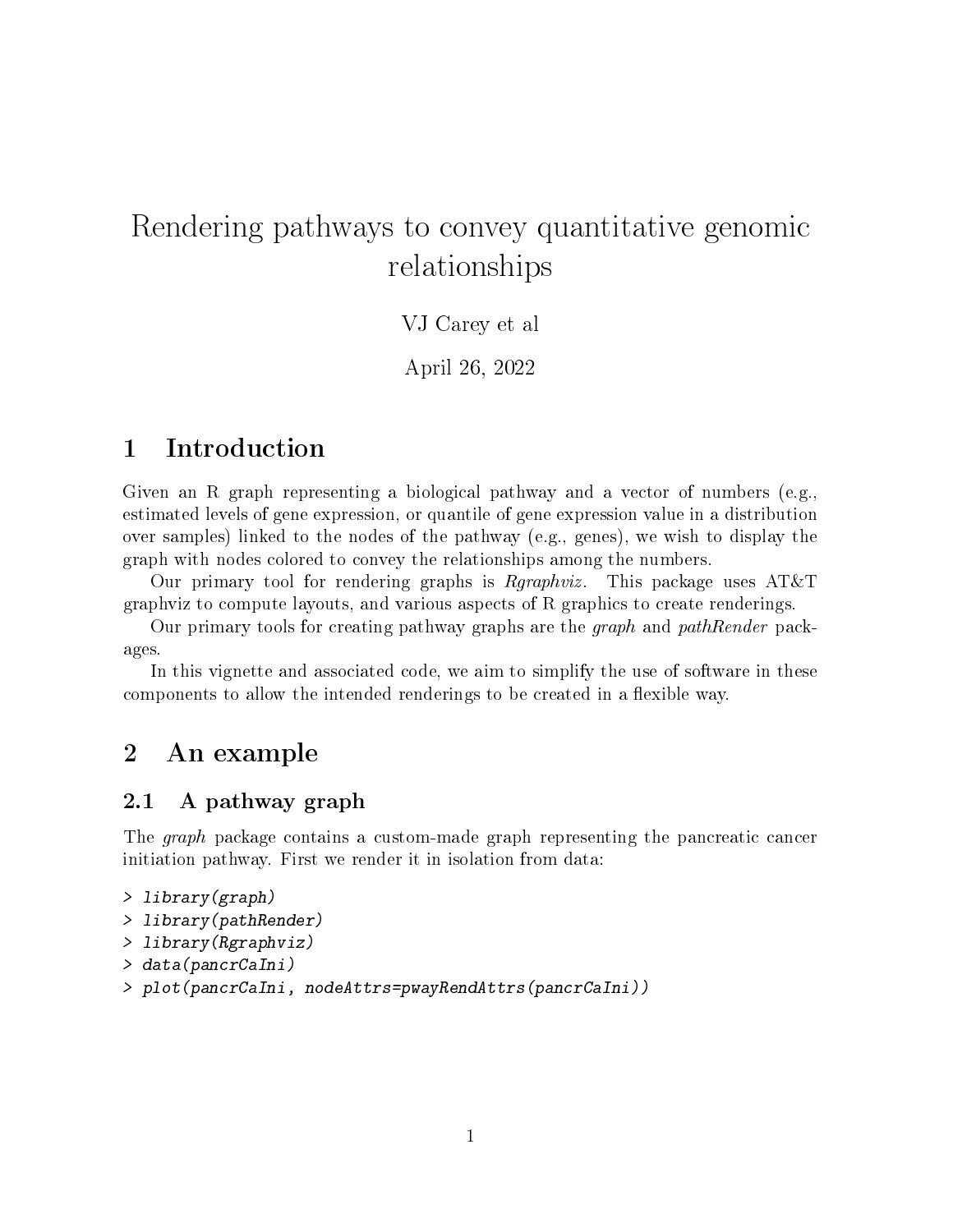

Note that the default rendering of the pathway graph is hard to read; we use the new pwayRendAttrs function to generate attributes that improve readability.

#### 2.2 An ExpressionSet and its reduction

We will work with ALL.

#### > library(ALL) > if (!exists("ALL")) data(ALL)

A basic problem is to reduce the information obtained using the whole-genome microarray to a set of numbers relevant to the pathway we wish to render. The reduceES function helps with this. Given a vector of annotation tokens (e.g., HUGO gene symbols) and a map from symbols to associated microarray probes, reduceES restricts the assay data to relevant probes. The map parameter can be either an AtomicAnnDbBimap as created in the \*.db annotation packages, or a list with annotation tokens as element names and vectors probe identifiers as elements. Here we illustrate the use of the Bimap: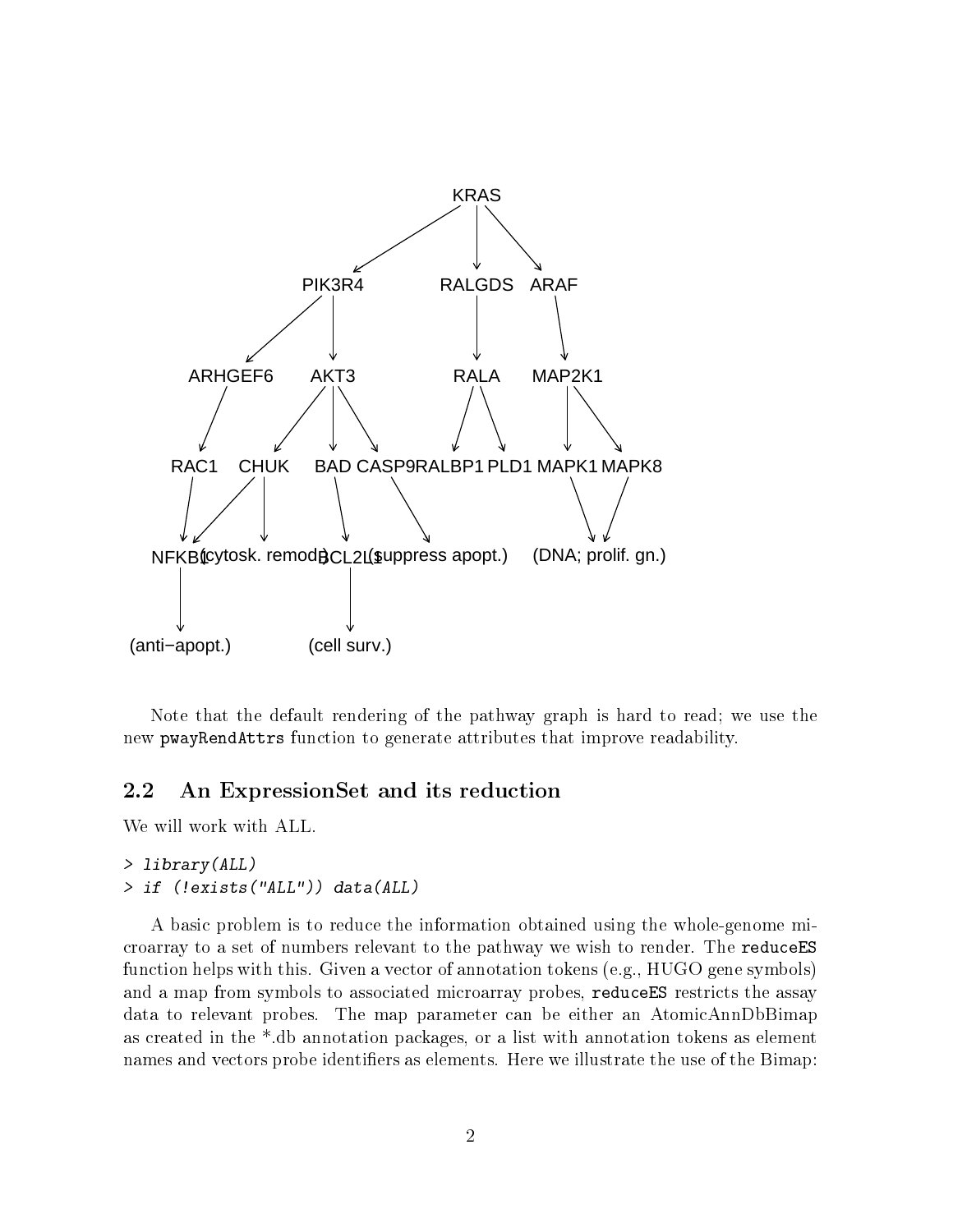```
> if ("package:hgu95av2" %in% search()) detach("package:hgu95av2")
> library(hgu95av2.db)
> red1 = reduceES( ALL, nodes(pancrCaIni), revmap(hgu95av2SYMBOL), "symbol" )
> red1
ExpressionSet (storageMode: lockedEnvironment)
assayData: 30 features, 128 samples
  element names: exprs
protocolData: none
phenoData
  sampleNames: 01005 01010 ... LAL4 (128 total)
 varLabels: cod diagnosis ... date last seen (21 total)
 varMetadata: labelDescription
featureData
 featureNames: 1940_at 32159_at ... 34006_s_at (30 total)
 fvarLabels: symbol
 fvarMetadata: labelDescription
experimentData: use 'experimentData(object)'
 pubMedIds: 14684422 16243790
Annotation: hgu95av2
> pData(featureData(red1))
            symbol
1940_at KRAS
32159_at KRAS
37901_at PIK3R4
34254_at RALGDS
37543_at ARHGEF6
```

| ulu <del>l</del> u au     | AIUIULI V |
|---------------------------|-----------|
| $40781$ at                | AKT3      |
| 1706_at                   | ARAF      |
| $1707 - g$ <sub>-at</sub> | ARAF      |
| $1876$ _at                | RALA      |
| 1877_g_at                 | RAL A     |
| 39253_s_at                | RAL A     |
| $2050$ _s_at              | RAC 1     |
| 40864 at                  | RAC1      |
| 33770_at                  | CHUK      |
| $1861$ $\_at$             | BAD       |
| 486_at                    | CASP9     |
| 487_g_at                  | CASP9     |
| $1130$ _at                | MAP2K1    |
| $1844$ _ $s$ _at          | MAP2K1    |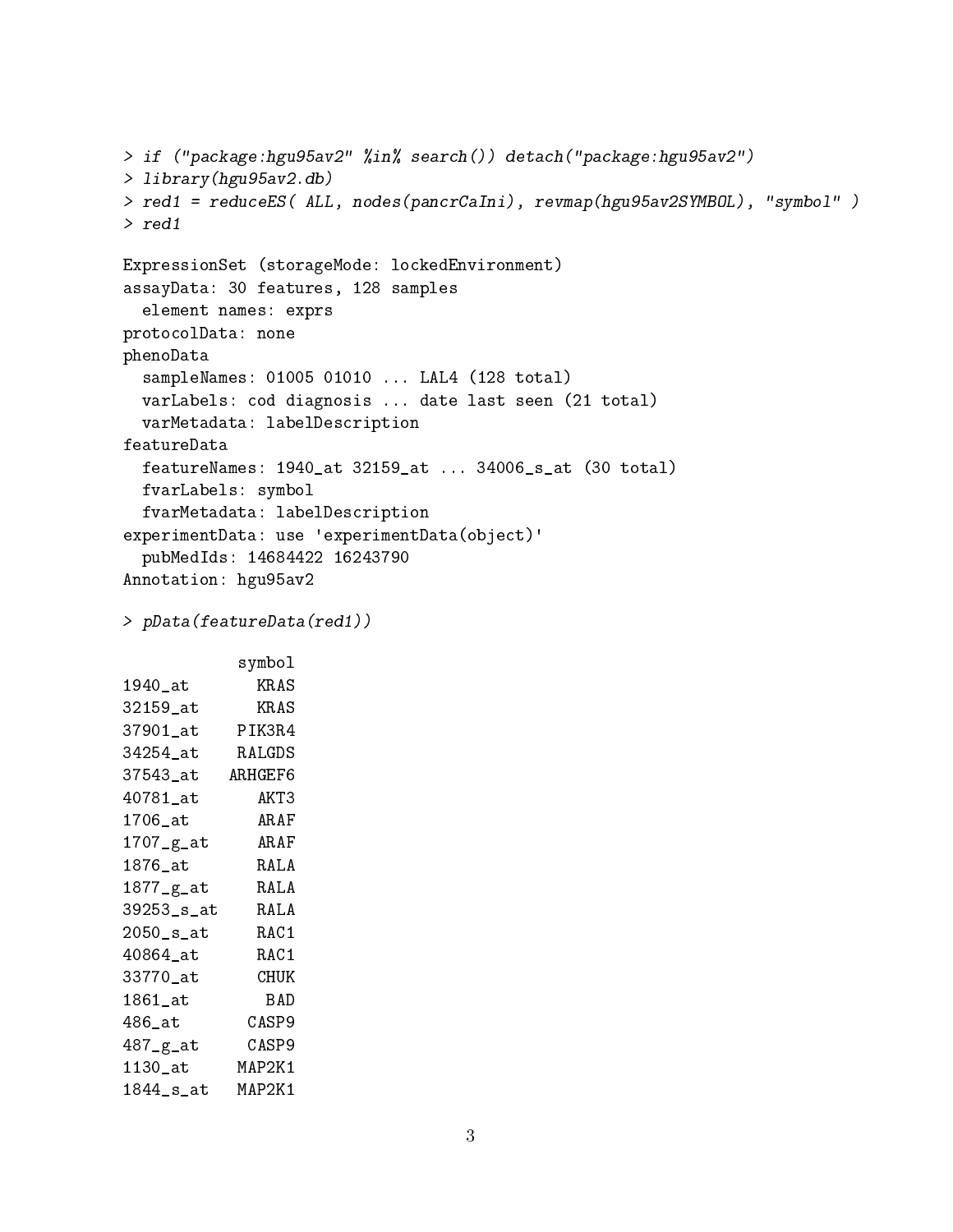| 36628 at        | RALBP1 |
|-----------------|--------|
| $177$ _at       | PLD1   |
| 1377_at         | NFKB1  |
| 1378_g_at       | NFKB1  |
| 38438 at        | NFKB1  |
| 1615 at         | BCL2L1 |
| 34742 at        | BCL2L1 |
| $976$ _ $s$ _at | MAPK1  |
| $2070$ _i_at    | MAPK8  |
| $2071$ _s_at    | MAPK8  |
| 34006_s_at      | MAPK8  |
|                 |        |

Note that the reduceES creates a featureData variable and that there are repetitions of values of this variable. We can specify that we want to collapse repetitions by specifying a function for the collapseFun parameter. We will use mean.

```
> collap1 = reduceES( ALL, nodes(pancrCaIni), revmap(hgu95av2SYMBOL), "symbol", mean )
> collap1
ExpressionSet (storageMode: lockedEnvironment)
assayData: 18 features, 128 samples
  element names: exprs
protocolData: none
phenoData
  sampleNames: 01005 01010 ... LAL4 (128 total)
  varLabels: cod diagnosis ... date last seen (21 total)
  varMetadata: labelDescription
featureData
  featureNames: AKT3 ARAF ... RALGDS (18 total)
  fvarLabels: symbol
  fvarMetadata: labelDescription
experimentData: use 'experimentData(object)'
Annotation:
```
#### 2.3 A rendering

Now we will render information on one sample from the reduced data.

```
> library(RColorBrewer)
> plotExGraph(pancrCaIni, collap1, 1)
```